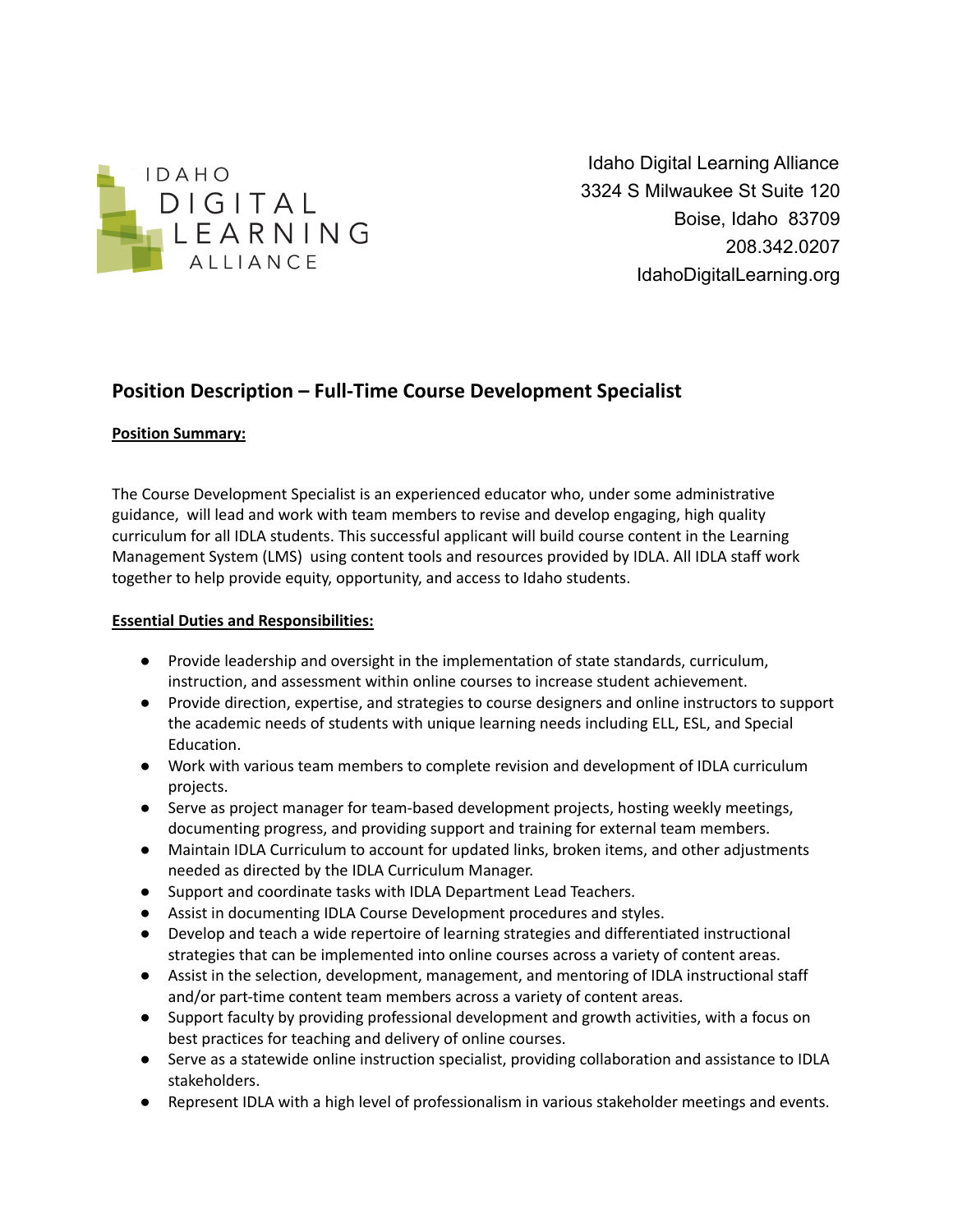● Complete a variety of special projects as assigned by the Curriculum Manager.

#### **Minimum Qualifications:**

- Bachelor's Degree in education or technology-related field
- Three years of classroom experience or background in K-12 and/or higher education
- Two years of experience with implementing technology in an educational setting
- Experience in online instruction, curriculum development, instructional design, assessment, and professional development
- Must be detailed-oriented and highly organized.
- Must possess positive, professional interpersonal skills.
- Must demonstrate the ability to work efficiently but with high attention to details.

#### **Desired Qualifications:**

- Idaho Teaching Certificate (secondary, elementary, specialist)
- Master's Degree or advanced coursework in educational technology, online learning, or curriculum & instruction
- Five years of classroom experience/background in K-12 and/or higher education
- Experience using the Schoology Learning Management System (or similar LMS)
- Leadership experience in online learning curriculum development
- Experience with multimedia authoring programs, HTML and web development tools
- Experience leading professional development and/or training of teachers

#### **Responsibilities and Duties:**

- Use superior communication and collaboration skills to lead a small team of educators in the online development process.
- Demonstrable project management skills with the ability to meet project quality and schedule commitments.
- Produce and edit detailed documents and correspondence.
- Quickly learn new technologies.
- Maintain important records efficiently and accurately.
- Maintain confidentiality of information processed or prepared.
- Perform duties and responsibilities independently.
- Establish and maintain effective working relationships with other IDLA employees, supervisory personnel, State and local elected officials, and the public.
- Perform multiple tasks simultaneously, including handling interruptions, and return to and complete tasks in a timely manner.
- Perform time management and scheduling functions, meet deadlines, and set project priorities, including following up on such functions or projects.
- Perform duties with awareness of all requirements and IDLA policies.
- Other duties as assigned.